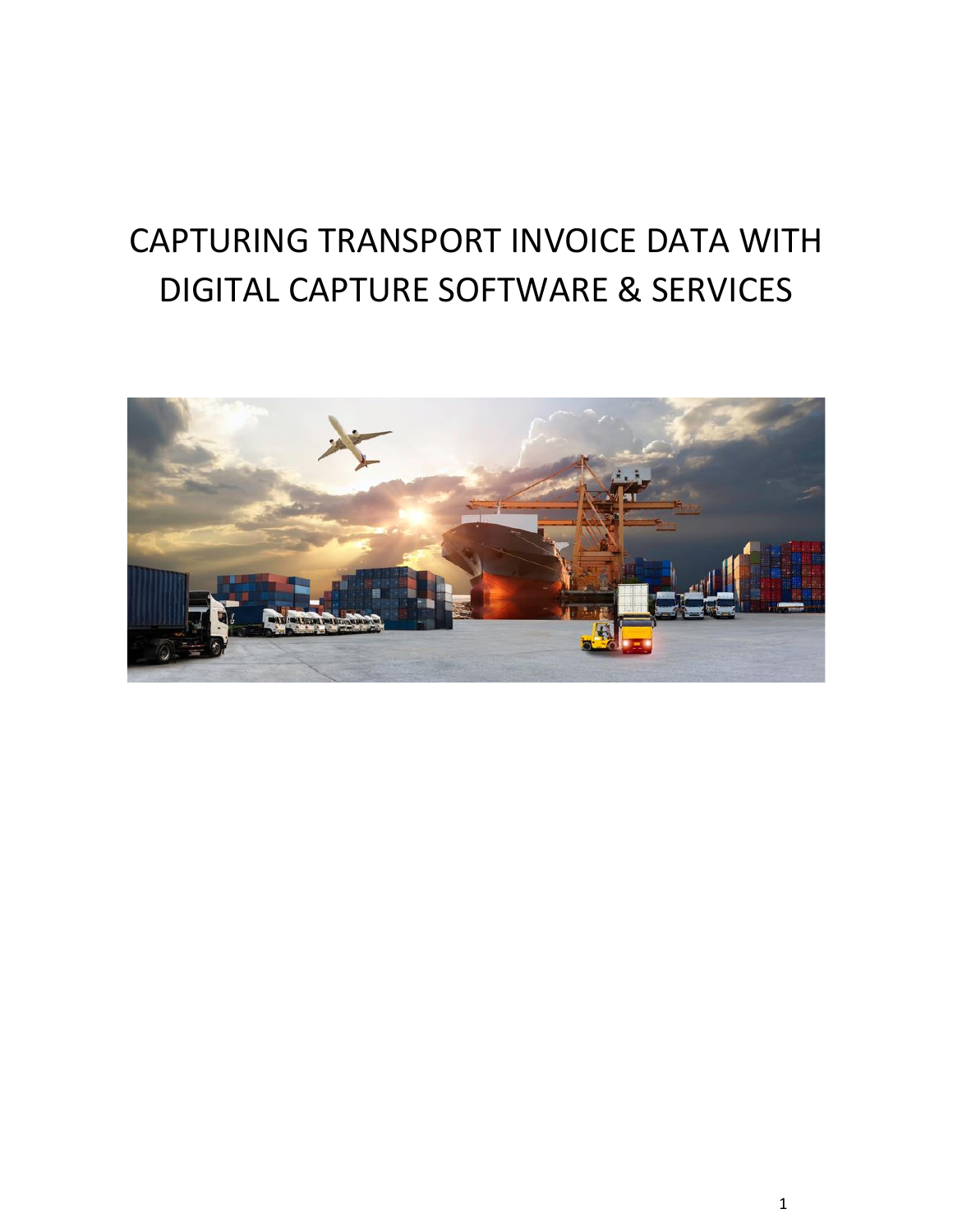## HOW DOES IT WORK

Our invoice capturing clients use our software and services to handle: Incoming invoices, outgoing invoices, Converting PDF to Peppol, Extracting line-items, etc.

Invoices are sent to our solution using email, SFTP or Rest API.

Then we extract the information that we have agreed upon to support the requirements our clients have.

Transport specific: For our current Transport clients we provide the following features:

- Trip Number: We extract this on line item level.
- Shipment Number: We extract this on line item level.
- Fee Code: A specific code given per. Line item.
- Supplier synchronization: Lookup in supplier table to provide supplier data.
- Supplier ID: Client specific supplier ID used to recognize and link data from Digital Capture AS.
- We handle both Transport and normal cost invoices in the same process.

Then we do manual checks (verification) on the data. This is done by our partner Pro Account Lanka Ltd in Colombo (Sri Lanka). A business owned by our Norwegian co-owners.

Then all data is exported to your system of choice by email, SFTP, web-service, etc. Using the format that you desire. We are really good at integrations – and can deliver almost all formats. Try us out.

Can I verify myself: Yes. If you would like to verify your own invoices you can do that. You will get your own users with access to your invoices only.